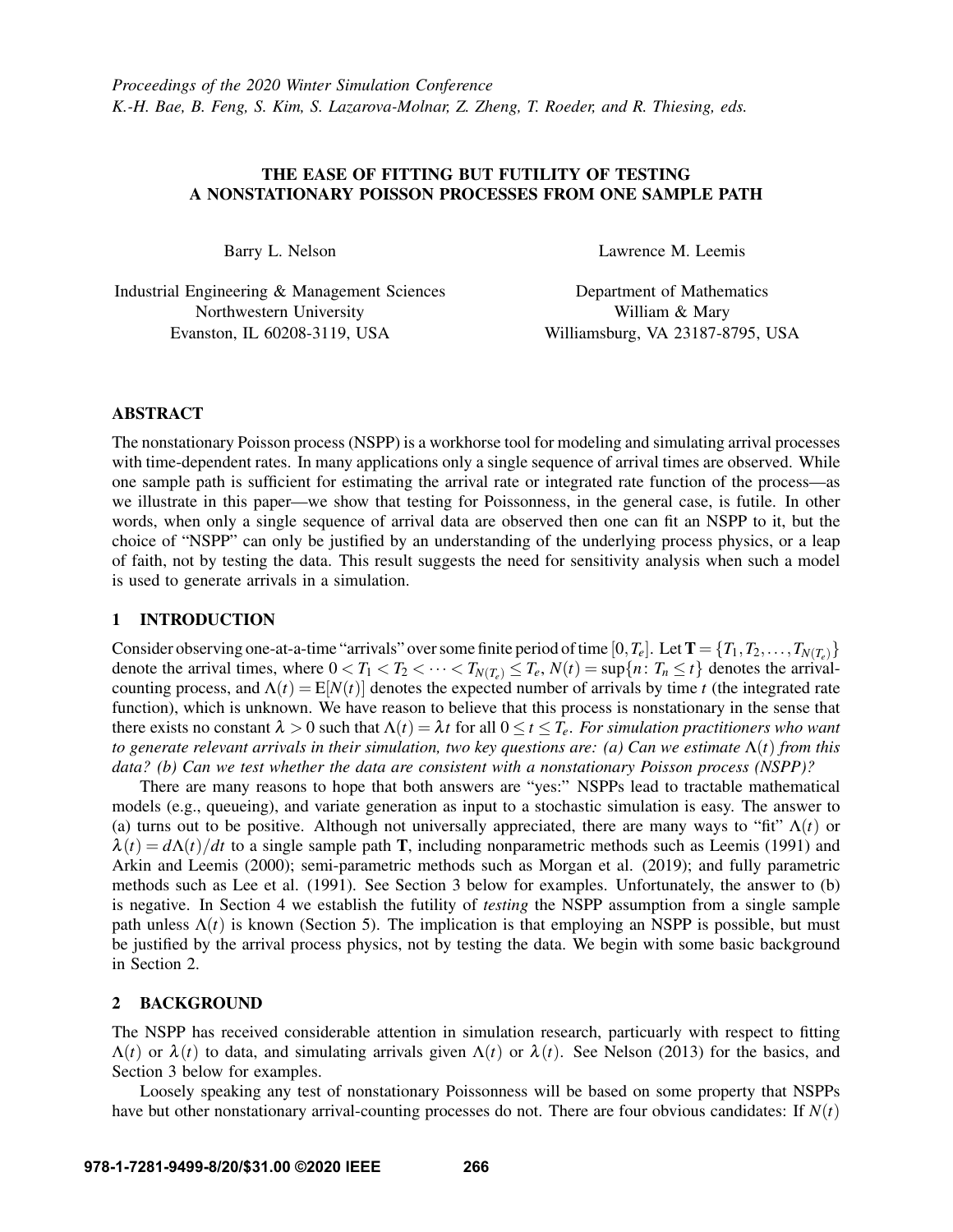is an NSPP, then ...

**Total:**  $N(T_e)$  has a Poisson distribution.

**Transformation:**  $\mathcal{T}_j = \Lambda(T_j)$ ,  $j = 1, 2, \ldots$  are equal in distribution to arrival times of a stationary, rate-1 Poisson process.

**Variation:**  $\text{Var}[N(t)]/\Lambda(t) = 1$  for all  $t \geq 0$ .

**Splitting:** If arrivals are independently and randomly classified as type 1 with probability  $0 < p < 1$ , and type 2 otherwise, then the corresponding arrival times  $\{T_{1j}, j = 1, 2, ...\}$  and  $\{T_{2j}, j = 1, 2, ...\}$  are equal in distribution to arrival times from independent NSPPs with expected number of arrivals by time *t* of *p*Λ(*t*) and  $(1 - p)\Lambda(t)$ , respectively.

To the best of our knowledge the only paper to propose a test for nonstationary Poissonness in the single-sample-path case is [Brown et al. \(2005\),](#page-9-4) which was later refined by [Kim and Whitt \(2014b\).](#page-9-5) These papers address the special case when  $\Lambda(t)$  is piecewise linear ( $\lambda(t)$  is piecewise constant) and the breakpoints are known; they exploit a version of the transformation property. Such strong assumptions are unlikely to ever be true in practice, and getting the breakpoints right makes a difference [\(Kim and Whitt 2014a\)](#page-9-6). Here we are interested in the general case.

We begin by recalling some methods for fitting an NSPP to a single sample path **T**. These are not new, but are usually presented in the context of multiple identically distributed sample paths (e.g., 52 Mondays). We then investigate testing for Poissonness when  $\Lambda(t)$  is completely unknown, a topic that we have not seen addressed beyond the piecewise-linear case.

## <span id="page-1-0"></span>3 ESTIMATION WITH A SINGLE SAMPLE PATH

There are many applications in stochastic modeling in which only a single realization is available. This is frequently the case in time series analysis. It is also common in modeling the failure times in a repairable system in reliability and in modeling customer arrival times in queueing. We consider a reliability application as an illustration. In this section the underlying arrival process is assumed to be an NSPP.

The U.S.S. Halfbeak was launched on February 19, 1946 by the Electric Boat Company of Groton, Connecticut. There are  $N = 71$  event times (failure times, read row-wise, in hours) collected on the No. 3 main propulsion diesel engine displayed in Table [1](#page-2-0) [\(Crowder et al. 1994\)](#page-9-7). The observation period for this single sample path is assumed to end at  $T_e = 25,600$  hours.

A line plot of the data is given in Figure [1.](#page-2-1) A cursory visual inspection of the pattern of failure times reveals a concentration of failures after about 19,000 hours; the engine appears to be dramatically deteriorating after this point in time. This inspection leads us to conclude that a nonstationary model is appropriate. Can we infer  $\Lambda(t)$  from this data?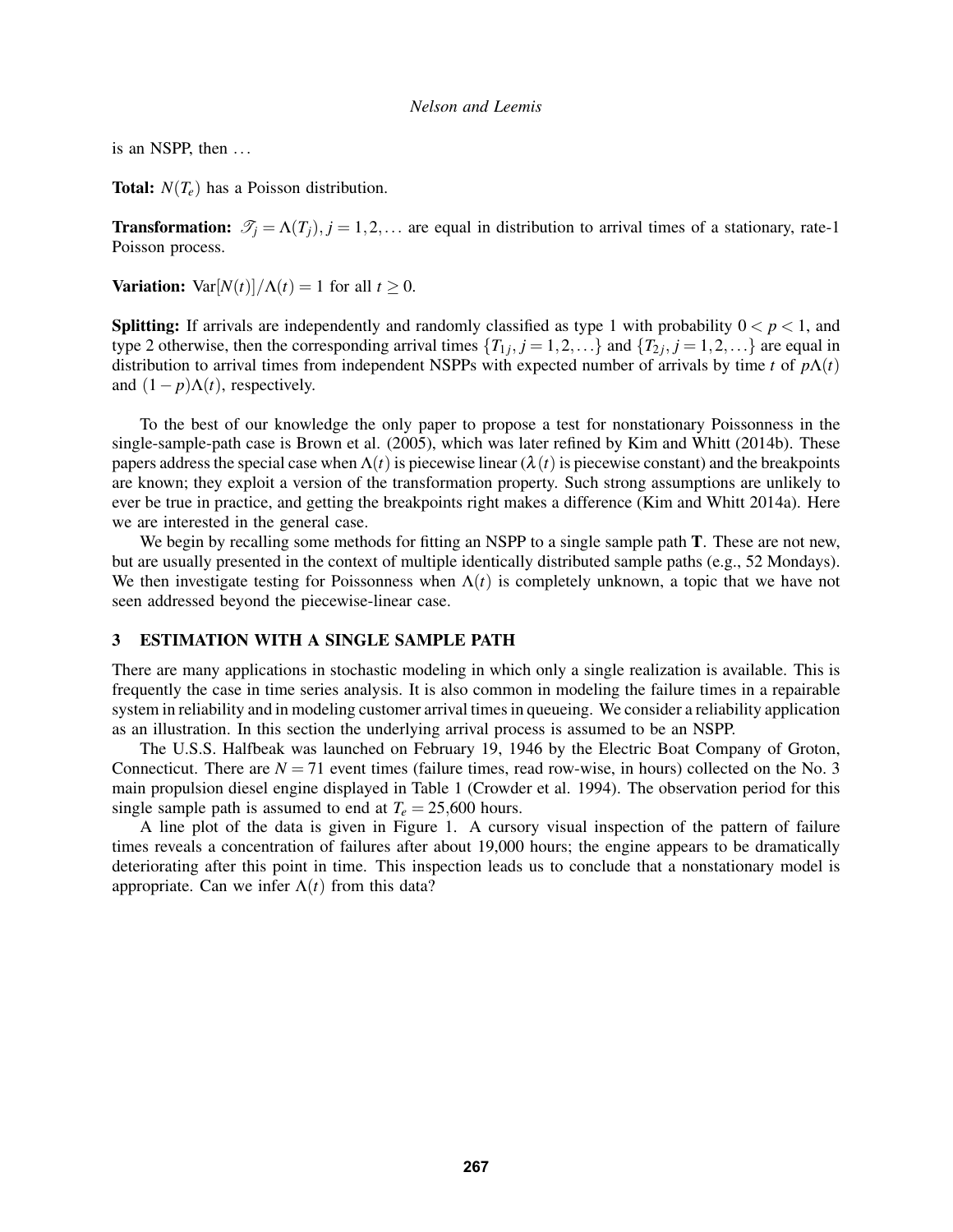<span id="page-2-0"></span>

| 1382     | 2990  | 4124   | 6827  | 7472   | 7567   | 8845  | 9450    |
|----------|-------|--------|-------|--------|--------|-------|---------|
| 9794     | 10848 | 11993  | 12300 | 15413  | 16497  | 17352 | 17632   |
| 18122    | 19067 | 19172  | 19299 | 19360  | 19686  | 19940 | 19944   |
| 20121    | 20132 | 20431  | 20525 | 21057  | 21061  | 21309 | 21310   |
| 21378    | 21391 | 21456  | 21461 | 21603  | 21658  | 21688 | 21750   |
| 21815    | 21820 | 21822  | 21888 | 21930  | 21943  | 21946 | 22181   |
| 22311    | 22634 | 22635  | 22669 | 22691  | 22846  | 22947 | 23149   |
| 23305    | 23491 | 23526  | 23774 | 23791  | 23822  | 24006 | 24286   |
| 25000    | 25010 | 25048  | 25268 | 25400  | 25500  | 25518 |         |
|          |       |        |       |        |        |       |         |
|          | Н     |        |       | ₩₩₩    |        |       | t<br>╫╫ |
| $\Omega$ | 5000  | 10,000 |       | 15,000 | 20,000 |       | 25,000  |

Table 1: U.S.S. Halfbeak engine failure times (hours).

<span id="page-2-1"></span>

## 3.1 Nonparametric Estimators of Λ(*t*)

The standard nonparametric estimator of  $\Lambda(t)$  is often known as the "step-function" estimator. For the single observed sample path of the target NSPP, let the step-function estimator  $\bar{\Lambda}(t)$  denote the number of events observed in the time interval  $(0,t]$ , for  $0 < t \leq T_e$ . The step-function estimator takes upward steps of height 1 at the event times from the single sample path.

Returning to the  $N = 71$  U.S.S. Halfbeak unscheduled maintenance times, the nonparametric stepfunction estimator of  $\Lambda(t)$  is shown in Figure [2.](#page-2-2) The steepness of  $\bar{\Lambda}(t)$  beginning at about  $t = 19,000$  hours is indicative of the deterioration after that time indicated by the data set.



<span id="page-2-2"></span>Figure 2: Step-function integrated rate function estimator  $\bar{\Lambda}(t)$ .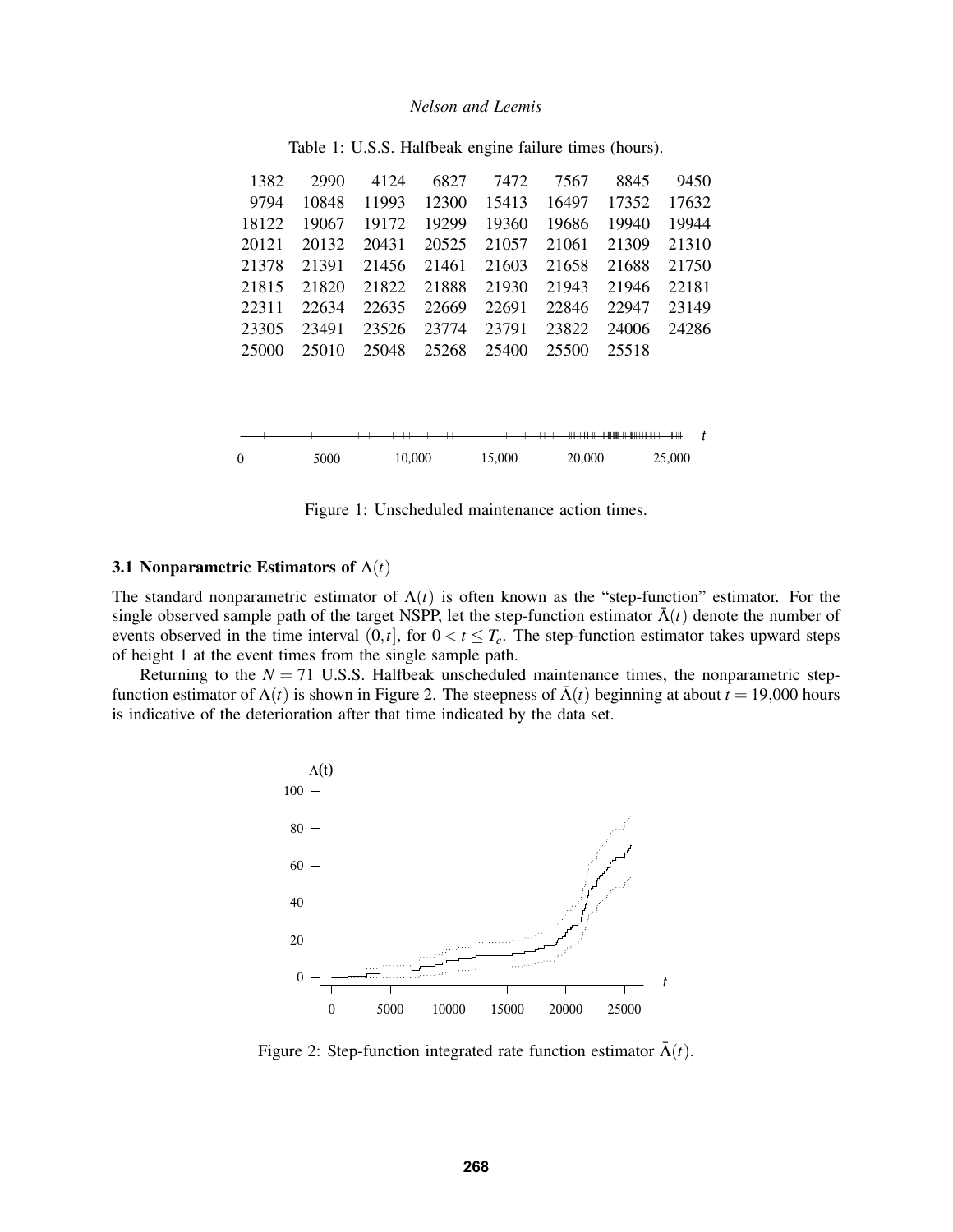This nonparametric estimate of  $\Lambda(t)$  corresponds to the intuitive interpretation of  $\Lambda(t)$  as the expected number of unscheduled maintenance actions that have occurred by time *t*. The step-function estimator  $\Lambda(t)$ is not a consistent estimator of  $\Lambda(t)$  when we are restricted to a single sample path, because extending the observation period  $T_e$  provides no additional information about any fixed time  $t \leq T_e$ . If the arrival process is an NSPP, then we can construct the following approximate  $100(1-\alpha)\%$  pointwise confidence interval for  $\Lambda(t)$ :

$$
\bar{\Lambda}(t) - z_{\alpha/2} \sqrt{\bar{\Lambda}(t)} < \Lambda(t) < \bar{\Lambda}(t) + z_{\alpha/2} \sqrt{\bar{\Lambda}(t)},
$$

which is included in Figure [2](#page-2-2) as dotted lines. This confidence interval is obtained by observing that  $\bar{\Lambda}(t)$ is an unbiased estimator of the mean and variance of  $N(t)$ , and when  $\Lambda(t)$  is large the Poisson distribution is approximatley normal.

As expected, the width of the confidence bands increases with time. One can predict the number of failures that will occur by time 5000, for example, with greater precision than the number of failures that will occur by time 25,000. The fact that the line connecting the end points of the point estimator,  $(0,0)$  and (25,600,71), is not contained within the confidence bands is evidence that there is a statistically significant departure from a constant-rate failure process; that is, the U.S.S. Halfbeak No. 3 main propulsion diesel engine is deteriorating over time.

If the purpose of estimating  $\Lambda(t)$  is to simulate observations from the estimated NSPP, then using the step-function estimator means that only the observed event times can be generated in the simulation. [Leemis](#page-9-0) [\(1991\)](#page-9-0) developed a piecewise-linear estimator for  $\Lambda(t)$  that overcomes the interpolation and extrapolation problems associated with the step-function estimator. For a single sample path of *N* arrivals,  $\Lambda(t)$  is estimated by

$$
\widehat{\Lambda}(t) = \frac{iN}{N+1} + \left[\frac{N(t-T_i)}{(N+1)(T_{i+1}-T_i)}\right], \ T_i < t \leq T_{i+1}; \ i = 0, 1, ..., N
$$

where  $T_0 = 0$  and  $T_{N+1} = T_e$ .

Returning to the U.S.S. Halfbeak unscheduled maintenance action times, Figure [3](#page-3-0) presents the piecewiselinear estimator, along with approximate 95% confidence bounds for  $\Lambda(t)$  as dashed lines. The confidence bounds are computed using the formula associated with the step-function estimator.



<span id="page-3-0"></span>Figure 3: Piecewise linear integrated rate function estimator  $\widehat{\Lambda}(t)$ .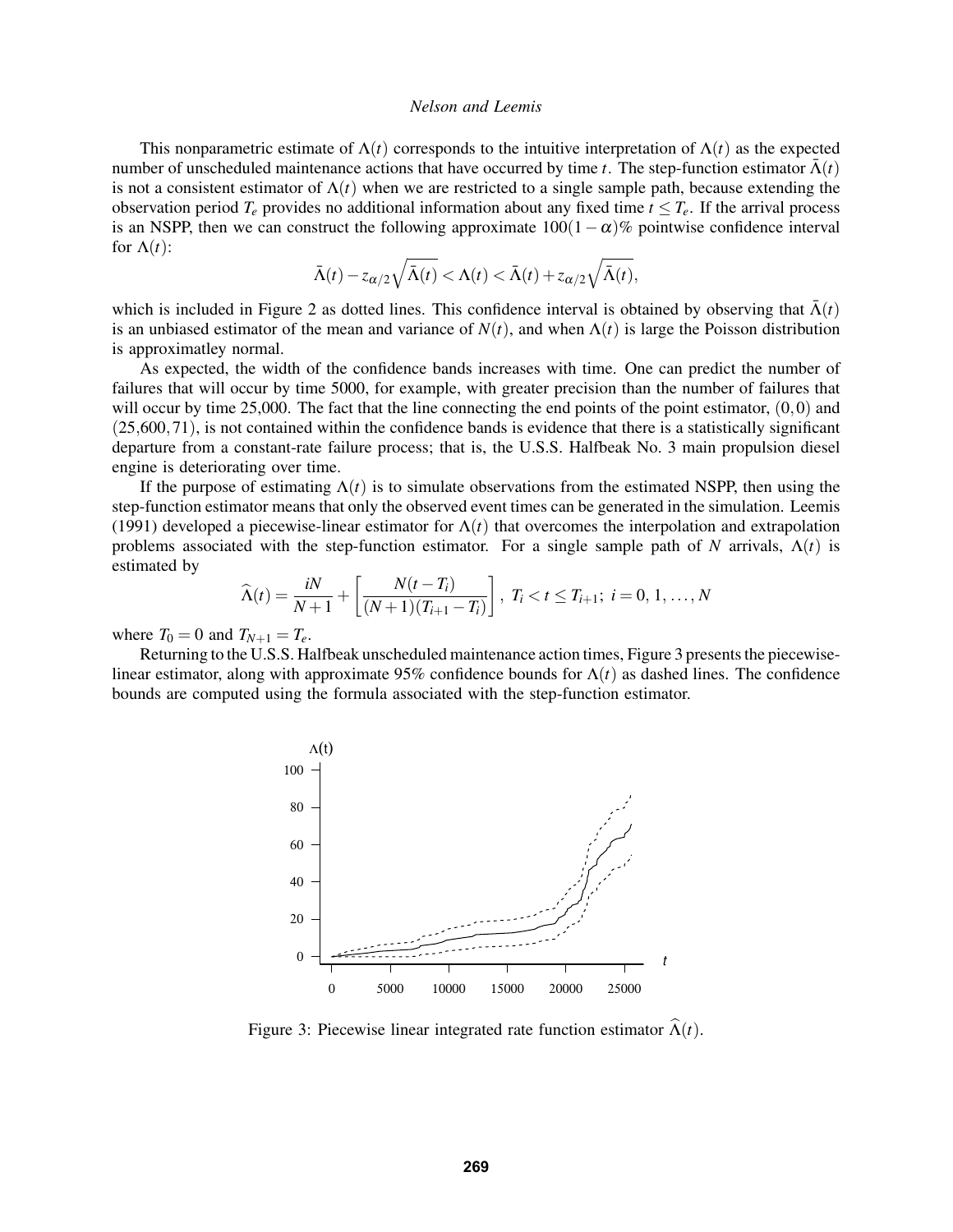### 3.2 Parametric Estimators of Λ(*t*)

A second approach for fitting  $\Lambda(t)$  or  $\lambda(t)$  to a single sample path is to formulate a parametric form for  $\Lambda(t)$  and estimate the parameters, say via maximum likelihood. Assume that previous experience indicates that the failure times for main propulsion diesel engines on vessels similar to the U.S.S. Halfbeak follow an integrated rate function of the form

$$
\Lambda(t)=(\alpha t)^{\beta},\ t>0,
$$

where  $\alpha$  is a positive scale parameter and  $\beta$  is a positive shape parameter. This integrated rate function is known as a *power law process* and it has the same mathematical form as the integrated hazard function for the Weibull distribution.

The likelihood function for an NSPP model with rate function  $\lambda(t)$  and integrated rate function  $\Lambda(t)$  is

$$
L = \left[\prod_{i=1}^N \lambda(T_i)\right] e^{-\Lambda(T_e)}
$$

and the associated log-likelihood function is

$$
\ln L = \left[\sum_{i=1}^N \ln \lambda(T_i)\right] - \Lambda(T_e).
$$

In the specific case of a power law process, the log-likelihood function is

$$
\ln L(\alpha, \beta) = N\beta \ln \alpha + N \ln \beta + (\beta - 1) \sum_{i=1}^{N} \ln T_i - (\alpha T_e)^{\beta}.
$$

The partial derivatives of the log-likelihood function with respect to  $\alpha$  and  $\beta$  are

$$
\frac{\partial \ln L(\alpha, \beta)}{\partial \alpha} = \frac{N\beta}{\alpha} - \beta \alpha^{\beta - 1} T_e^{\beta}
$$

and

$$
\frac{\partial \ln L(\alpha, \beta)}{\partial \beta} = N \ln \alpha + \frac{N}{\beta} + \sum_{i=1}^{N} \ln T_i - (\alpha T_e)^{\beta} \ln (\alpha T_e),
$$

which are the elements of the  $2 \times 1$  score vector. Equating these partial derivatives to zero and solving for α and β yields the maximum likelihood estimators

$$
\widehat{\beta} = \frac{N}{N \ln T_e - \sum_{i=1}^{N} \ln T_i} \text{ and } \widehat{\alpha} = \frac{N^{1/\beta}}{T_e}.
$$

Notice that  $\hat{\Lambda}(T_e) = N$ , which means that the fitted integrated rate function passes through (0,0) and  $(T_e, N)$ , which are the initial point and the terminal point of both the step-function and piecewise-linear nonparametric estimates of the integrated rate function. The second partial derivatives of the log-likelihood functions are

$$
\frac{\partial^2 \ln L(\alpha, \beta)}{\partial \alpha^2} = -\frac{N\beta}{\alpha^2} - \beta(\beta - 1)\alpha^{\beta - 2}T_e^{\beta},
$$

$$
\frac{\partial^2 \ln L(\alpha, \beta)}{\partial \alpha \partial \beta} = \frac{N}{\alpha} - \alpha^{\beta - 1}T_e^{\beta}[1 + \beta \ln(\alpha T_e)],
$$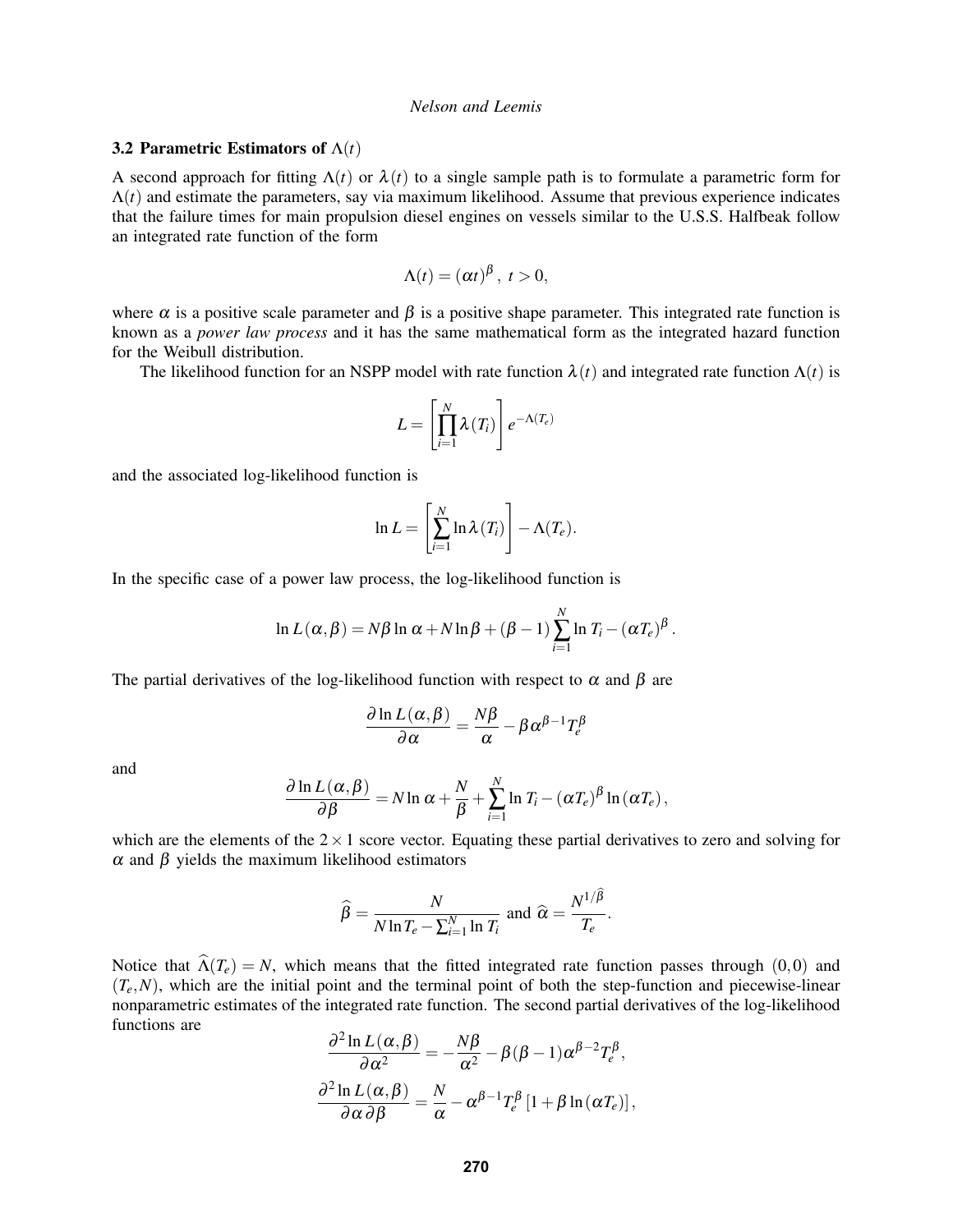$$
\frac{\partial^2 \ln L(\alpha, \beta)}{\partial \beta^2} = -\frac{N}{\beta^2} - (\alpha T_e)^{\beta} \left[ \ln (\alpha T_e) \right]^2.
$$

The elements of the Fisher information matrix are the opposites of the expected values of these partial derivatives:

$$
I(\alpha, \beta) = \begin{pmatrix} E \left[ -\frac{\partial^2 \ln L(\alpha, \beta)}{\partial \alpha^2} \right] & E \left[ -\frac{\partial^2 \ln L(\alpha, \beta)}{\partial \alpha \partial \beta} \right] \\ E \left[ -\frac{\partial^2 \ln L(\alpha, \beta)}{\partial \beta \partial \alpha} \right] & E \left[ -\frac{\partial^2 \ln L(\alpha, \beta)}{\partial \beta^2} \right] \end{pmatrix}.
$$

This is the variance–covariance matrix of the score vector. This matrix can be estimated by the observed information matrix, which are these same partial derivatives evaluated at the maximum likelihood estimators:

$$
O(\widehat{\alpha},\widehat{\beta}) = \begin{pmatrix} -\frac{\partial^2 \ln L(\alpha,\beta)}{\partial \alpha^2} & -\frac{\partial^2 \ln L(\alpha,\beta)}{\partial \alpha \partial \beta} \\ -\frac{\partial^2 \ln L(\alpha,\beta)}{\partial \beta \partial \alpha} & -\frac{\partial^2 \ln L(\alpha,\beta)}{\partial \beta^2} \end{pmatrix}_{\alpha = \widehat{\alpha},\beta = \widehat{\beta}}.
$$

The inverse of the observed information matrix gives asymptotic estimates of the variance–covariance matrix of the maximum likelihood estimators. The diagonal elements of this matrix can be used to give asymptotically exact confidence intervals for  $\alpha$  and  $\beta$ .

Returning to the U.S.S. Halfbeak data, the maximum likelihood estimates of  $\alpha$  and  $\beta$  are  $\hat{\alpha} = 0.00019$ and  $\hat{\beta} = 2.7$ . The step-function integrated rate function estimator and the fitted power law integrated rate function estimator are plotted in Figure [4.](#page-5-0) Both estimators end at the point  $(T_e, N) = (25,600,71)$ . To three digits, the observed information matrix is

$$
O(\widehat{\alpha}, \widehat{\beta}) = \left( \begin{array}{cc} 15400000000 & 1630000 \\ 1630000 & 182 \end{array} \right).
$$



<span id="page-5-0"></span>Figure 4: Step-function and fitted power law integrated rate functions.

Ignoring the off-diagonal elements of the inverse of the observed information matrix, 95% confidence intervals for these parameters are  $0.00012 < \alpha < 0.00025$  and  $2.1 < \beta < 3.4$ . The fact that the confidence interval for  $\beta$  does not include  $\beta = 1$  is statistical evidence that the rate function is increasing, which means that the engine is deteriorating. This is consistent with the conclusion drawn from Figure [1.](#page-2-1)

More flexible parametric models of  $\lambda(t)$  have been proposed and maximum likelihood estimators obtained, most prominently the class of exponential trigonometric polynomial rate functions; see [Lee et al.](#page-9-3)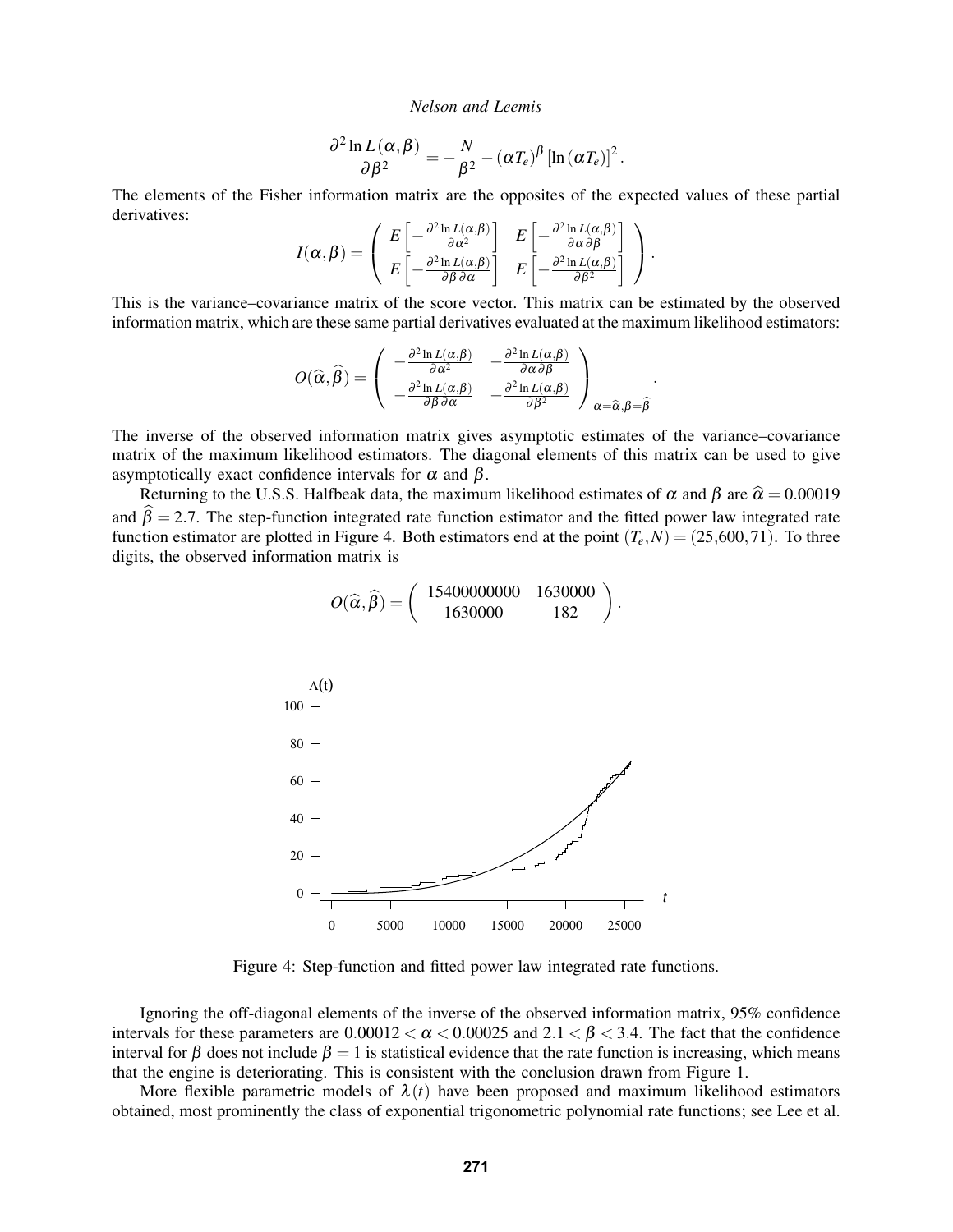[\(1991\)](#page-9-3) and many follow-on papers. The parameters of many of these may be fit to only a single sample path.

The statistical analysis throughout this section assumed an NSPP created the observed sequence of arrivals. We next consider testing that assumption.

## <span id="page-6-0"></span>4 TESTING WITH A SINGLE SAMPLE PATH AND UNKNOWN RATE

Since we assume  $\Lambda(t)$  is not known, direct application of the transformation property is not possible without estimating  $\Lambda(t)$ , but clearly there is problem if we fit  $\Lambda(t)$  to T and then apply the fitted  $\widehat{\Lambda}(t)$  to the same data T to test it. Further, as we have only one sample path, there is no direct way to assess the distribution of the total number of arrivals,  $N(T_e)$ , or to estimate Var[ $N(t)/\Lambda(t)$ , approaches that have been exploited when there are multiple sample paths [\(Gerhardt and Nelson 2009;](#page-9-8) [Ross 2014\)](#page-10-1). What seems to remain is splitting; we analyze the most likely approaches to exploit it in the two subsections that follow.

*Confession.* The analysis that follows occurred *after* the authors tried all of the ideas described below and discovered empirically that either actual NSPPs were consistently rejected as being Poisson, or non-NSPPs were consistently accepted as being Poisson. In hindsight the issues below should have been obvious.

#### 4.1 Splitting to Facilitate Transformation

To avoid using the same data to fit  $\Lambda(t)$  and then test, suppose that we randomly classify the observed arrival times in **T** as type 1 or 2 with probability  $p$  for type 1. We then use the type 2 arrivals to estimate the integrated rate function, and employ the type 1 arrivals to conduct a test of the Poisson assumption using the estimated integrated rate function.

Let  $N_1$  and  $N_2$  be the total number of type 1 and 2 arrivals, respectively, so that  $N_1 + N_2 = N(T_e)$ . If  $N(t)$ is an NSPP, then the splitting property implies the respective integrated rate functions are  $\Lambda_1(t) = p\Lambda(t)$ and  $\Lambda_2(t) = (1 - p)\Lambda(t)$ . Thus, an unbiased step-function estimator of  $\Lambda_1(t)$  is

$$
\bar{\Lambda}_1(t) \equiv \frac{p}{1-p} \bar{\Lambda}_2(t) = \frac{p}{1-p} \sum_{j=1}^{N_2} I(T_{2j} \le t).
$$
 (1)

We can then apply this estimated integrated rate function to transformation the type 1 arrival times and create the data set

$$
\mathscr{T}_j = \frac{p}{1-p} \bar{\Lambda}_2(T_{1j}), \ j = 1, 2, \dots, N_1
$$

on which to apply a test. We analyze the impact of estimating  $\Lambda_1(t)$  in this way below.

Suppose  $\hat{N}(T_e) \gg j$ . Then  $\bar{\Lambda}_2(T_{1j})$  is the number of type 2 arrivals before the *j*th type 1 arrival; thus, based on our construction,  $\bar{\Lambda}_2(T_{1j}) \sim$  negative binomial $(j,1-p)$ . *This result does not depend upon the original process being NSPP; it is an artifact of after-the-fact splitting.*

From this insight it is easy to show that

$$
\frac{\text{Var}[\mathcal{J}_j]}{\text{E}[\mathcal{J}_j]} = \frac{1}{1-p} > 1.
$$

Thus, even if the arrival process was NSPP, the transformed arrivals using this *estimated*  $\Lambda_1(t)$  are overdispersed, relative to a rate-1 exponential, by an amount that depends on our chosen *p* and not the distribution of the underlying arrival process.

Does a smoother integrated-rate function estimator than the step function solve the problem? It does not. Suppose  $\Lambda(t) = \Lambda(t|\theta)$ , which is known up to the value of a parameter  $\theta$  with unknown true value θ<sub>0</sub>, and is differentiable with respect to θ at θ<sub>0</sub>. For simplicity of presentation suppose θ ∈ π, although the analysis that follows does not depend on it being one-dimensional.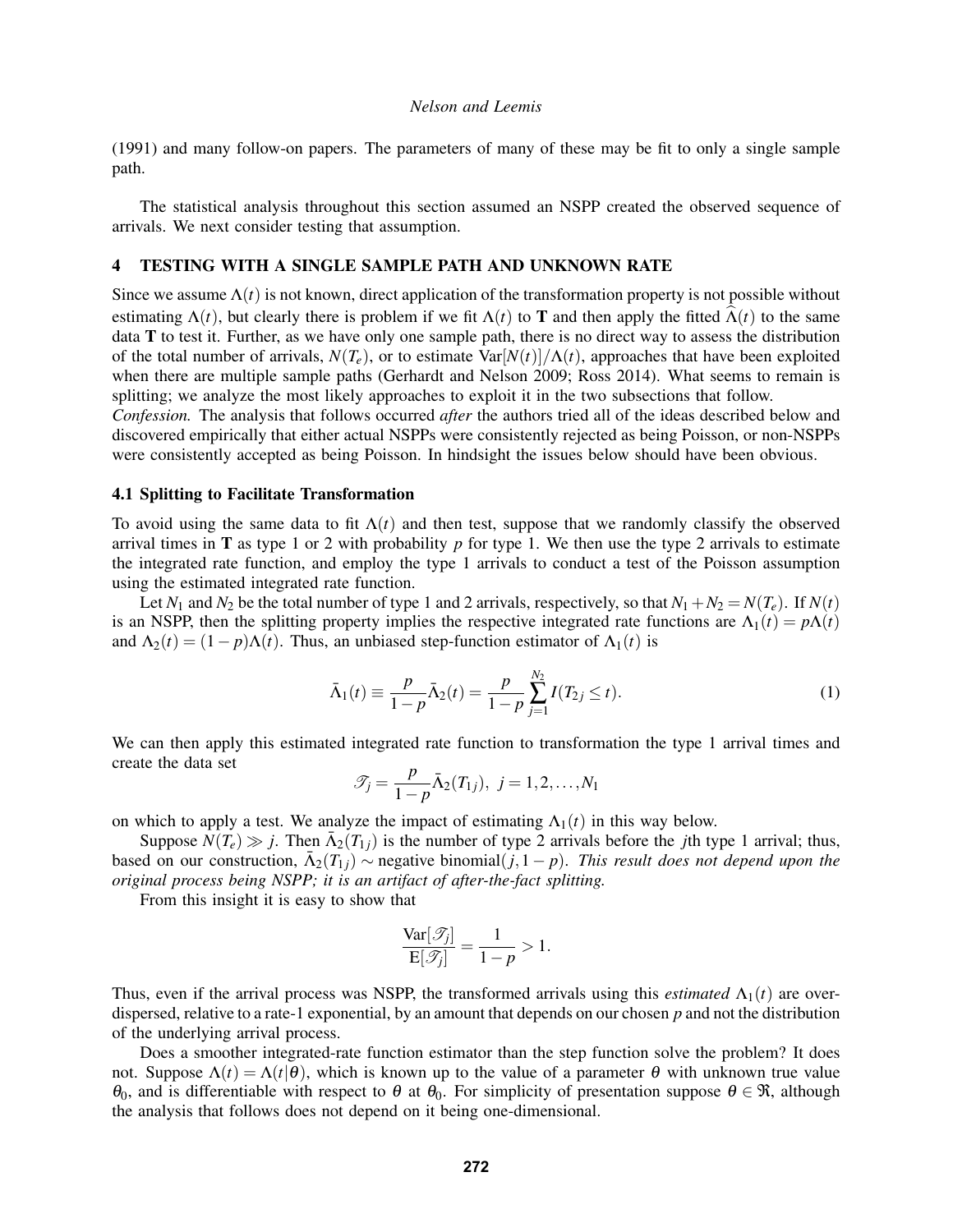We use  $\{T_{21}, T_{22}, \ldots, T_{2N_2}\}\)$  to estimate  $\theta$  via  $\theta$ , and estimate  $\Lambda_1(t)$  by

<span id="page-7-1"></span>
$$
\widehat{\Lambda}_1(t) = p\Lambda(t|\widehat{\theta}) \approx p\left\{\Lambda(t|\theta_0) + (\widehat{\theta} - \theta_0) \frac{d\Lambda(t|\theta_0)}{d\theta}\right\}.
$$
\n(2)

To be optimistic, suppose that the first-order Taylor approximation in [\(2\)](#page-7-1) is exact, and that the parameter estimator  $\hat{\theta}$  is unbiased. We then apply the transformation to get  $\widehat{\mathcal{I}}_i = \widehat{\Lambda}_1(T_{1i})$ . Using the fact that  $\widehat{\theta}$  is independent of  ${T_{1}}$  *i* is easy to show that

$$
E(\widehat{\mathcal{J}_j}) = E[\Lambda_1(T_{1j})]
$$
\n(3)

$$
\text{Var}(\widehat{\mathcal{J}_j}) = \text{Var}[\Lambda_1(T_{1j})] + p^2 \text{Var}(\widehat{\boldsymbol{\theta}}) \mathbb{E}\left[\left(\frac{d\Lambda(T_{1j}|\boldsymbol{\theta}_0)}{d\boldsymbol{\theta}}\right)^2\right] > \text{Var}[\Lambda_1(T_{1j})].\tag{4}
$$

Again the transformed process is over-dispersed and any test, even applied to Poisson data, should fail.

## 4.2 Splitting to Facilitate Testing Variability

Next consider testing variability. Randomly split the arrivals into  $k \geq 2$  types, each with equal probability  $1/k$ . Let  $N_i(t)$  and  $T_{ij}$  be the arrival-counting process and arrival times, respectively, associated with type *i* arrivals, and let  $N(t) = (N_1(t), N_2(t), \ldots, N_k(t))$ . The splitting property suggests that from this data we can estimate  $\text{Var}[N_1(t)]/\Lambda_1(t)$  and compare it to 1.

Notice that  $N(T_i)$  ∼ multinomial $(j, (1/k, 1/k, ..., 1/k))$ , for  $j = 1, 2, ..., N(T_e)$  as a consequence of after-the-fact splitting, whether the arrival process is NSPP or not. The natural estimator of the mean number of arrivals by time  $T_j$  is

$$
\bar{\Lambda}_1(T_j) = \frac{1}{k} \sum_{i=1}^k N_i(T_j) = \frac{j}{k}.
$$

Similarly, an estimator of the variance of the number of arrivals by time  $T_j$  is

$$
S_1^2(T_j) = \frac{1}{k-1} \sum_{i=1}^k (N_i(T_j) - \bar{\Lambda}_1(T_j))^2.
$$

Using properties of the multinomial distribbution it is easy to show that  $E[S_1^2(T_j)] = j/k$ . Thus, the statistic  $S_1^2(T_j)/\bar{\Lambda}_1(T_j)$  has expectation

$$
\mathrm{E}\left[\frac{S_1^2(T_j)}{\bar{\Lambda}_1(T_j)}\right] = 1
$$

whether or not the underlying process is an NSPP. Therefore, we obtain no traction for assessing variability, and in fact any arrival process will appear to be an NSPP based on this test.

Thus, with an unknown rate, even if known up to a parameter to be estimated, transformation cannot be exploited for testing. However, we can test if T is the result of an NSPP with a *given* rate, as illustrated in the next section.

# <span id="page-7-0"></span>5 TESTING WITH A SINGLE SAMPLE PATH AND GIVEN RATE

It is possible to conduct a test to assess the Poisson assumption when a parametric model with hypothesized parameters has been established from previous modeling. Assume again that previous testing indicates that the failure times for main propulsion diesel engines on vessels similar to the U.S.S. Halfbeak follow an integrated rate function of the form

$$
\Lambda(t)=(\alpha t)^{\beta},\ t>0,
$$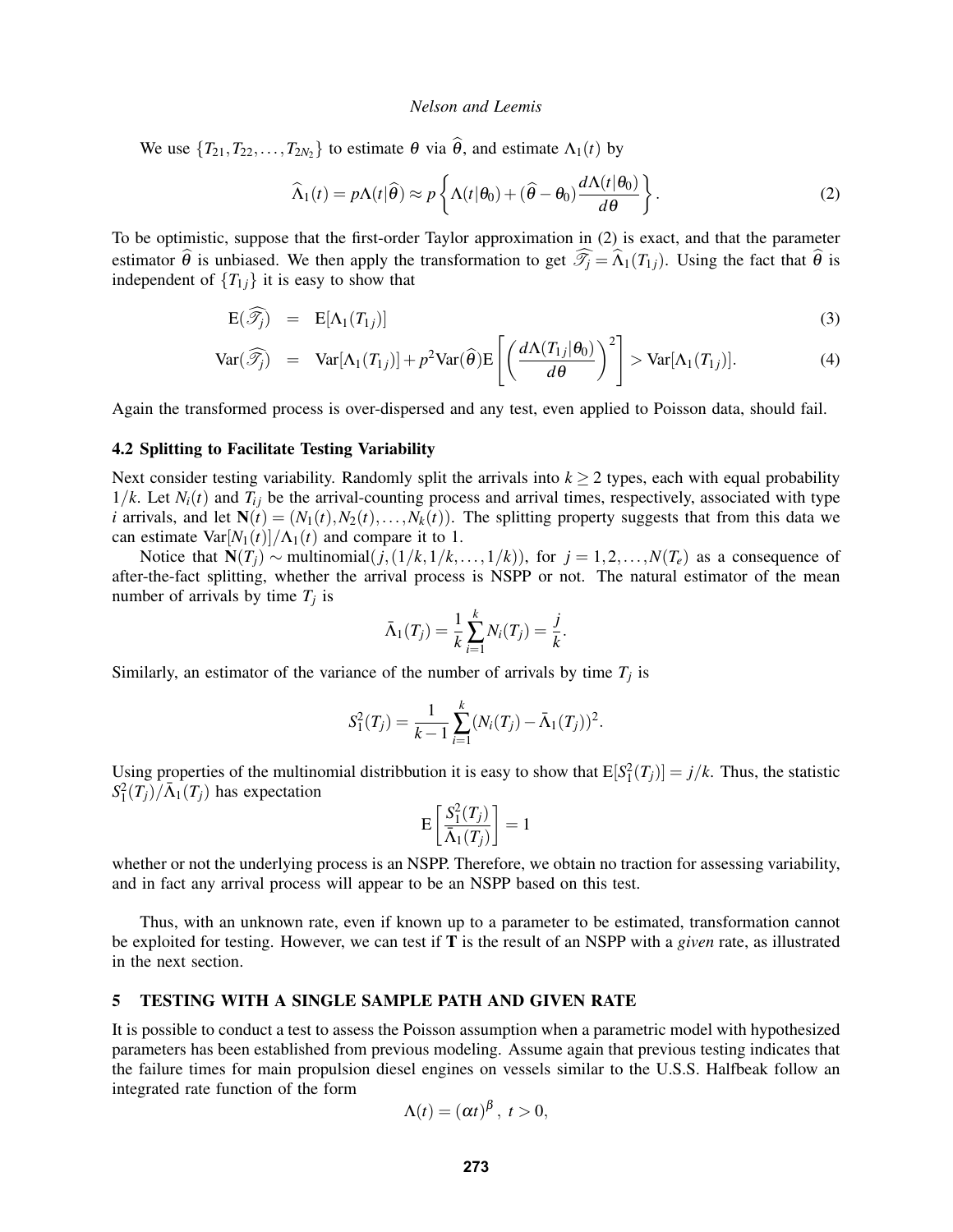where  $\alpha$  is a positive scale parameter and  $\beta$  is a positive shape parameter. Assume that previous data sets concerning the sequence of failure times associated with diesel engines aboard similar vessels to the U.S.S. Halfbeak have revealed that a power law process with parameters  $\alpha = 0.00011$  and  $\beta = 4.2$  provide a reasonable fit to the data. Our goal is to assess whether the NSPP model with the hypothesized parameters in this power law model is appropriate for modeling the U.S.S. Halfbeak failure times.

The usual approach for testing the Poisson assumption associated with an NSPP is to transform the data values from the single sample path of the NSPP denoted by  $T_1, T_2, \ldots, T_N$  to  $\mathcal{T}_1 = \Lambda(T_1), \mathcal{T}_2 = \Lambda(T_2), \ldots$ ,  $\mathcal{T}_N = \Lambda(T_N)$ , which will constitute observations from a rate-1 stationary Poisson process if the hypothesized model is correct. The one-sample Kolmogorov–Smirnov test with all parameters known can be applied to the inter-event times of the unit-rate stationary Poisson process. The null hypothesis in terms of the failure times in the NSPP is that an NSPP with a hypothesized power law process governs the point process. The null hypothesis in terms of the transformed failure times is that the times between transformed failure times is unit exponential.

For the  $n = 71$  U.S.S. Halfbeak unscheduled maintenance times, Figure [5](#page-8-0) shows the nonparametric step-function estimator and the hypothesized integrated rate function for the power law process with  $\alpha = 0.00011$  and  $\beta = 4.2$ . Figure [6](#page-9-9) shows the empirical cumulative distribution function associated with the transformed failure times and the cumulative distribution function for the unit exponential distribution. The Kolmogorov–Smirnov test statistic is  $D_{71} = 0.142$ , which is the maximum vertical difference between the empirical cumulative distribution function and the cumulative distribution function for the unit exponential distribution. The *p*-value associated with this goodness-of-fit test using the ks.test function in R is  $p = 0.105$ . Using a threshold of  $\alpha = 0.05$ , we fail to reject the null hypothesis that the NSPP model governs the point process.



<span id="page-8-0"></span>Figure 5: Step-function and power law integrated rate functions.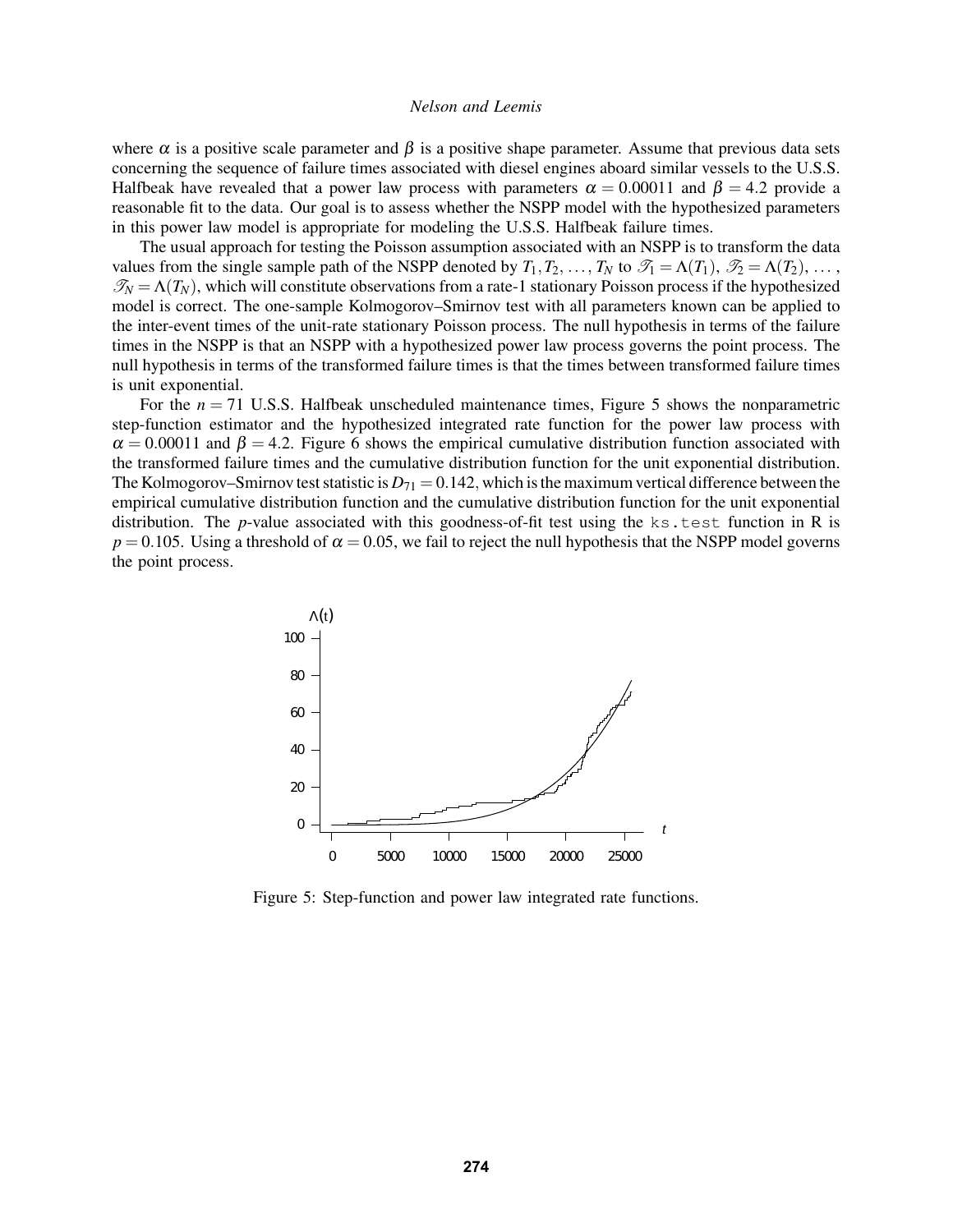*Nelson and Leemis*



<span id="page-9-9"></span>Figure 6: Kolmogorov–Smirnov test geometry.

#### 6 CONCLUSIONS

A single sample path of a nonstationary arrival process will (typically) exhibit clusters of arrivals, as in Figure [1.](#page-2-1) However, clusters may result from  $\Lambda(t)$  being steep, interarrival times being variable, or a combination of both; even stationary Poisson processes exhibit clusters. Thus, it makes intuitive sense that it is difficult to tease out Poisson and non-Poisson effects from such data. This paper shows that what might be considered obvious candidates to do the job do not work. That said, if process physics support the use of an NSPP model, then there are good methods for fitting the data and therefore providing synthetic arrivals in a stochastic simulation.

## ACKNOWLEDGEMENTS

Nelson's work is partially supported by National Science Foundation Grant Number DMS-1854562. The authors thank Shane Henderson for comments on an early draft.

#### **REFERENCES**

- <span id="page-9-1"></span>Arkin, B. L., and L. M. Leemis. 2000. "Nonparametric Estimation of the Cumulative Intensity Function for a Nonhomogeneous Poisson Process from Overlapping Realizations". *Management Science* 46(7):989–998.
- <span id="page-9-4"></span>Brown, L., N. Gans, A. Mandelbaum, A. Sakov, H. Shen, S. Zeltyn, and L. Zhao. 2005. "Statistical Analysis of a Telephone Call Center: A Queueing-Science Perspective". *Journal of the American Statistical Association* 100(469):36–50.
- <span id="page-9-7"></span>Crowder, M. J., A. Kimber, T. Sweeting, and R. Smith. 1994. *Statistical Analysis of Reliability Data*. New York: CRC Press.
- <span id="page-9-8"></span>Gerhardt, I., and B. L. Nelson. 2009. "Transforming Renewal Processes for Simulation of Nonstationary Arrival Processes". *INFORMS Journal on Computing* 21(4):630–640.
- <span id="page-9-6"></span>Kim, S.-H., and W. Whitt. 2014a. "Are Call Center and Hospital Arrivals Well Modeled by Nonhomogeneous Poisson Processes?". *Manufacturing & Service Operations Management* 16(3):464–480.
- <span id="page-9-5"></span>Kim, S.-H., and W. Whitt. 2014b. "Choosing Arrival Process Models for Service Systems: Tests of a Nonhomogeneous Poisson Process". *Naval Research Logistics* 61(1):66–90.
- <span id="page-9-3"></span>Lee, S., J. R. Wilson, and M. M. Crawford. 1991. "Modeling and Simulation of a Nonhomogeneous Poisson Process Having Cyclic Behavior". *Communications in Statistics–Simulation and Computation* 20(2-3):777–809.
- <span id="page-9-0"></span>Leemis, L. M. 1991. "Nonparametric Estimation of the Cumulative Intensity Function for a Nonhomogeneous Poisson Process". *Management Science* 37(7):886–900.
- <span id="page-9-2"></span>Morgan, L. E., B. L. Nelson, A. C. Titman, and D. J. Worthington. 2019. "A Spline-based Method for Modelling and Generating a Nonhomogeneous Poisson Process". In *Proceedings of the 2019 Winter Simulation Conference*, edited by N. Mustafee,